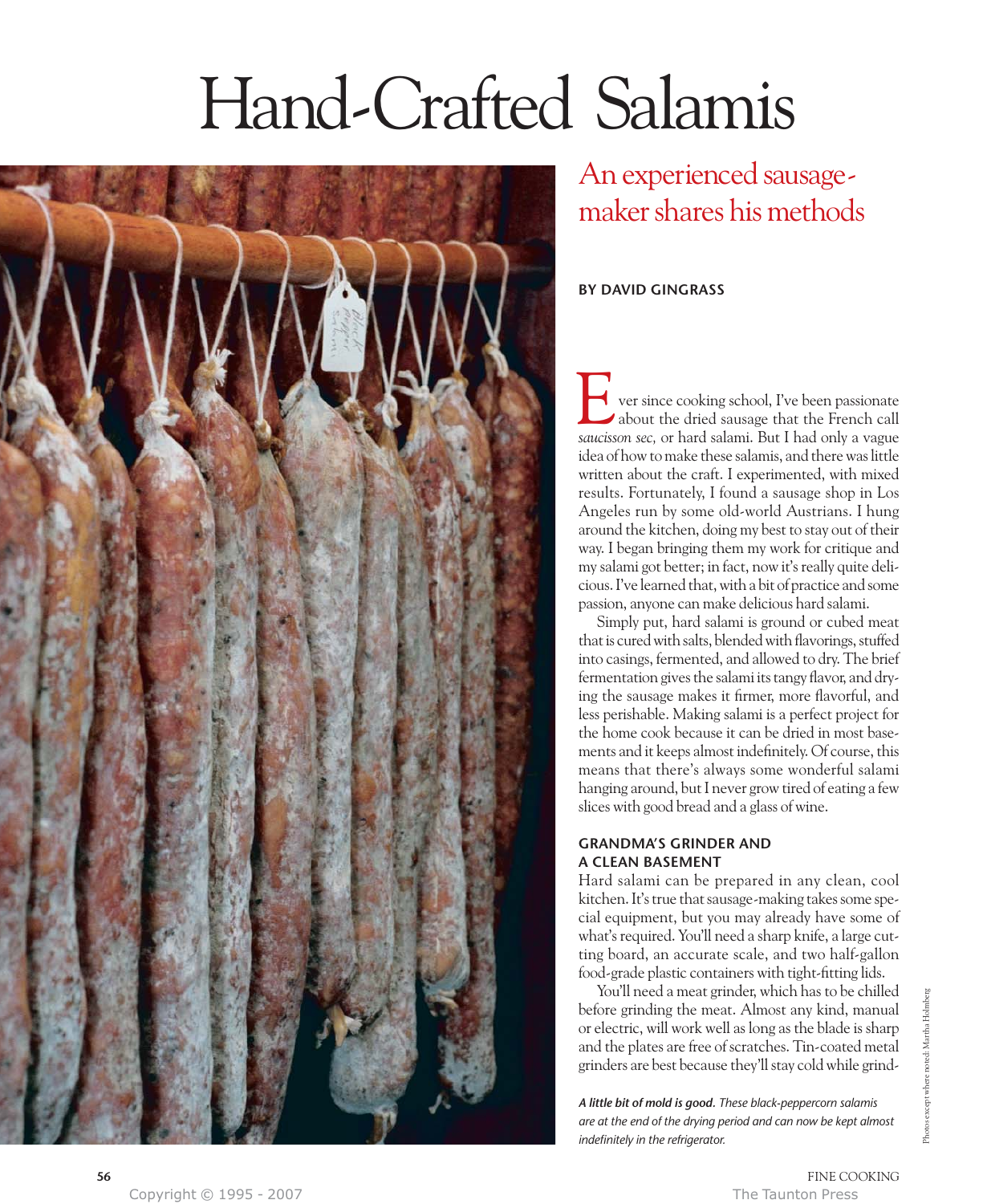ing; this helps prevent fat in the meat from smearing. Plastic grinders, like those that can be attached to home mixers, aren't robust enough for salami-making and don't hold the cold. A hand-operated metal grinder that clamps in place, much like the kind your grandmother probably used, is best for home use. A variety of grinding plates is also helpful.

A stationary mixer that's able to handle at least five pounds of cold ground meat without overheating will also make things much easier. Use a paddle attachment if your mixer is strong enough; a dough hook if it isn't. You can mix the meat by hand in a metal bowl with a strong steel spoon, but this takes a lot of energy.

A good sausage stuffer is a worthwhile purchase. There are tube attachments for grinders, but the grinder can overmix and overheat the meat. I've used these attachments and had varying degrees of success, so I suggest using them only as a last resort. Stuffers that employ a piston to extrude the meat work the best and cost about \$85.

I dry my salami in the wine cellar at the restaurant, but salami can be dried in most home basements. Be sure the area is clean and free of pests. You'll need dowels or hooks to hang the sausages, a simple humidistat to gauge the moisture in the air, and a thermometer. The proper temperature for drying sausages is between 50° and 60°F. Relative humidity should stay between 75% and 80%. The ideal conditions are 58° at 78% relative humidity. You can aim a small fan at the sausages if the drying room becomes too humid, or use a humidifier if it becomes too dry. If the humidity is too low, the sausages will dry too quickly and become "case-hardened"; that is, the surface of the salami becomes so dry and hard that no further moisture can escape. Salami that has case-hardened will be soft and mushy in the inside and very hard on the outside. If this happens, there's no way to reverse the effect, and it's best to throw out the salami and start over.

### **IMPORTANT INGREDIENTS**

The ingredients you'll need to make salami are few, so each one should be of top quality. The herbs and spices you choose should be fresh and full of flavor, as their flavor will need to stay potent through weeks of drying.

**Don't cheat on the meat.** The most important ingredient in sausage-making is the meat. Use highquality meat, avoiding fatty scraps and trimmings. I use pork butt, a cut of pork from above the shoulder that has a good ratio of fat to lean—about one part fat to three parts lean. The pork butt should be boneless and trimmed of any gristle, bone chips, or other blemishes. You can buy fresh meat to use immediately or frozen meat, which you can thaw the night before you plan to start.

**Salt is the cure.** You'll need two kinds of salt to make dried sausages, common salt (sodium chloride) and curing salt. Together they preserve, bind, and flavor the meat. I use kosher salt instead of table salt because it is larger grained and purer. You can buy curing salt from meat processing companies or through mailorder suppliers (see sources below). Some curing salts contain only sodium nitrite; others are a mix of sodium nitrite and sodium nitrate. For hard salami, you'll need the latter. This compound curing salt is often called "Prague powder" and is tinted pink so it won't be mistaken for common salt. (For a discussion of sodium nitrite and nitrate, see Letters, *Fine Cooking* #4.)

Curing salt usually comes chemically bound onto a common salt carrier, but I like to dilute it even more. Accuracy is important, so measure the salts by weight. I weigh them each separately and then mix them. I call this blend the curing mix. For a truly accurate curing mix, it's best to make enough for 100 pounds of meat and then divide the total weight of the mixture by the weight of the meat called for in the recipe. This greatly reduces the effect of any error that may occur on the scale.

## **CULTIVATE SOME GOOD GERMS**

Lactobacilli bacteria (the same friendly bacteria that are in yogurt and sourdough bread) produce the lactic acid that gives salami a tangy flavor. These bacteria feed on simple sugars, so you'll need to add corn syrup to the sausage mixture. I use light corn syrup



# **SOURCES FOR INGREDIENTS & EQUIPMENT**

*Check the Yellow Pages for local meat processors and distributors, which often carry supplies for making sausage and salami and for curing meat.*

**The Sausage Maker** (26 Military Rd., Buffalo, NY 14207; 716/876-5521) will ship everything from curing salts and casings to stuffers and grinders. Free catalog.

*Slice the salami superthin. Take your time and slice it properly for a more tender texture and a cleaner, brighter flavor.*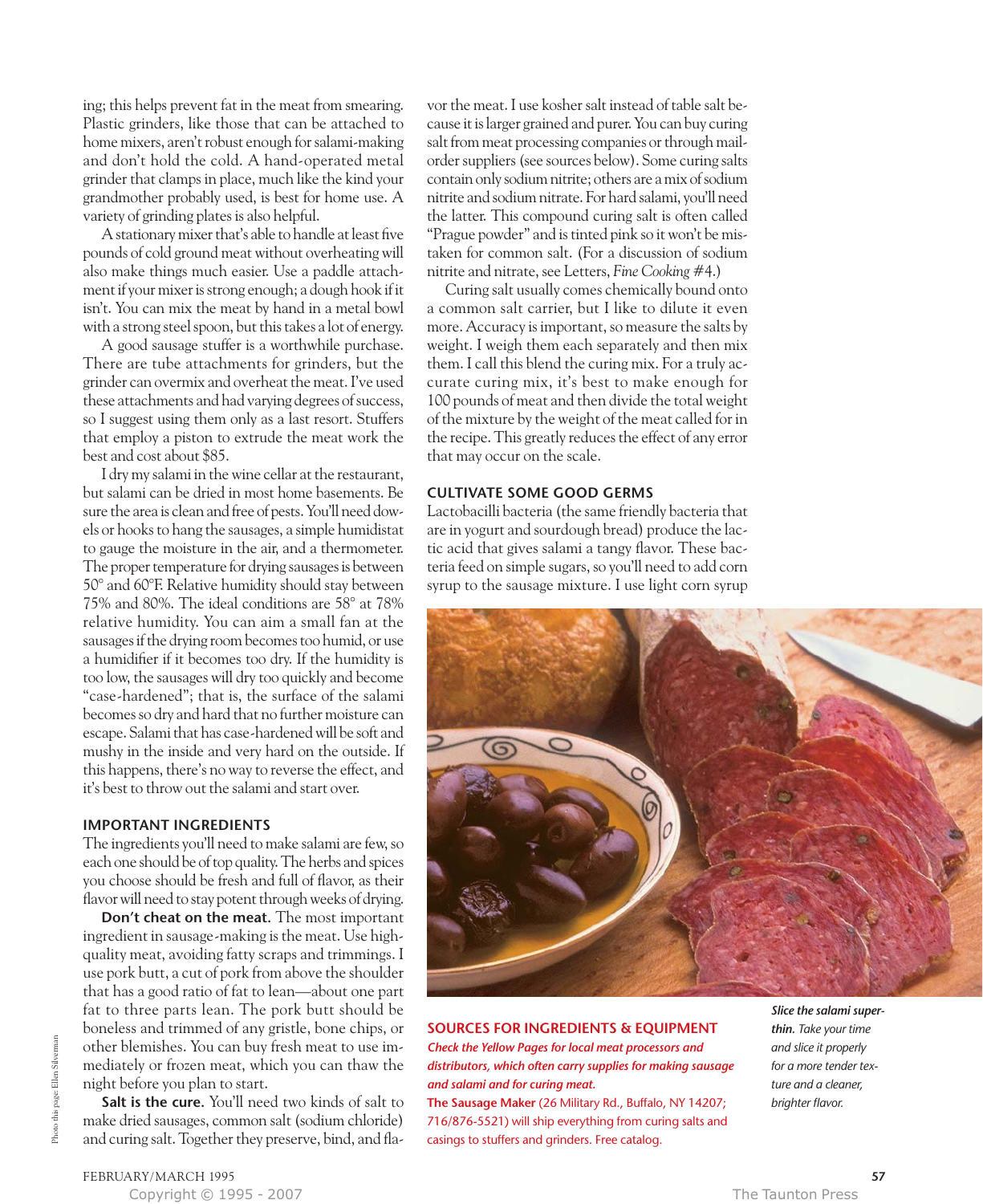

*Measure the salts carefully to make a proper curing mix. Many curing salts are tinted pink to prevent any cases of mistaken identity.*

*Uniform cubes of meat ensure an even cure. The author carefully mixes the pork and curing salts before refrigerating for a week-long cure.*

*Keep the meat cold for a nicely textured sausage. The author grinds the meat with a cold metal grinder directly into a chilled stainless-steel bowl. The fat in cold meat won't "smear," so that the protein will easily bind together.*





because the bacteria can digest it completely, leaving no residual sweetness in the salami.

Getting the lactobacilli into your sausage can be tricky. We had enough of these useful bacteria in the kitchen where I was the chef, so fermentation just happened. The bacteria may have come from a few sausages a friend brought back from France or from the sourdough starters we used to make our bread. You can buy starter culture, or you can chance having the proper helpers already in your kitchen. After making a few batches of salami at home, it's likely that the bacteria will take up residence in your kitchen, too.

Hard salami can be made with herbs, spices, and other flavorings. I prefer savory herbs, such as thyme and sage, rather than sweeter herbs, like basil. Ginger and garlic are my favorite vegetable flavorings. While ginger isn't a traditional flavoring in this type of sausage, I like the clean, snappy flavor that it adds to salami. Black peppercorns are a good spice to start with because their pungent tang is a great complement to the slightly sour, fermented flavors in the salami.

Experiment by adding just one new flavor at a time to a recipe you like. Simple spicing combinations are best because they develop into full, complex flavors as the salami dries. Be careful of flavorings that contain any sort of acid (lemon juice, for example); they make for a dry, crumbly salami. Acid denatures the protein, essentially cooking the meat inside the casing.

## **WRAP IT UP**

The casing, into which the cured, seasoned meat is stuffed, determines the size and shape of the finished salami. Three types of casings are available: collagen, synthetic, and natural. Collagen casings are made from processed animal protein and are extruded into a perfectly uniform shape. Synthetic casings are made of plastic which, for dried sausages, are lined with protein so they'll shrink along with the meat. If you're using synthetic casings, you'll probably need to soak them for a minute in warm water to make them flexible.

I prefer natural casings, which are made from cleaned sheep, hog, or beef intestines. Natural casings are packed in salt or in a salt solution to preserve them and they must be refrigerated. Natural casings will keep for several weeks, but they become weak as they age. Before you use natural casings, run water through them to clean out the salt solution and to give them a stretch. Natural casings have a distinctive odor, but this will fade away as the sausages dry. Regardless of the casing you choose, you'll need thick, food-grade butcher's twine to tie the ends of the casing closed.

### *BLACK-PEPPERCORN SALAMI*

When making your first batch of salami, it's best not to get carried away with the seasonings. This recipe has lots of flavor, yet is simply spiced. *Yields about 5 pounds.*

*10 lb. boneless pork butt 3 oz. curing mix (see note at right) 4 oz. corn syrup 11⁄2 oz. very coarsely ground black pepper 1⁄2 oz. minced garlic 1 oz. minced fresh ginger Lactobacilli starter culture (optional; check package for amount) Beef middle casings, 31⁄2-in. protein-lined fibrous synthetic*

*casings, or similar collagen casings*